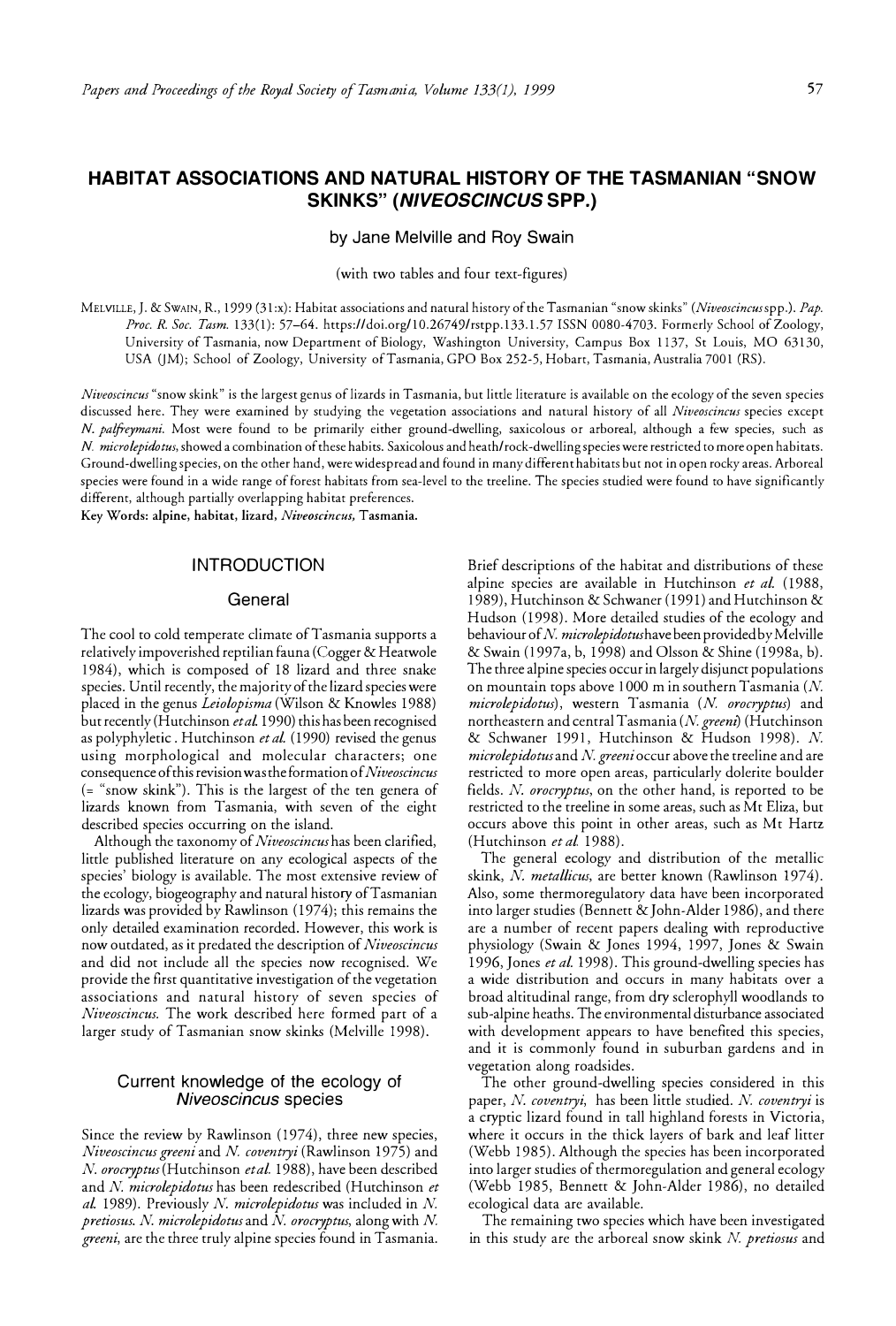the saxicolous species *N ocellatus. N pretiosus* is a small, agile skink which occurs throughout Tasmania, up to an altitude of 1000 m (treeline). It is found mainly on fallen branches and trunks which form breaks in the forest canopy. However, in western Tasmania it is also saxicolous in some areas (Hutchinson & Schwaner 1991).

N *ocellatus* is the largest species of *Niveoscincus* on mainland Tasmania and occurs on rocky outcrops in eastern, central and northern Tasmania. There is a very large range in body size in this species. Individuals from populations at higher altitudes (up to 1000 m) are almost one-third larger than those at sea-level (E. Wapstra, pers. comm.). Little work has been published for this species, although Wapstra & Swain (1996) examined feeding ecology, and reproductive cycles and annual profiles of reproductive steroid hormones have recently been described (Jones et al. 1997).

The remaining species of *Niveoscincus* is N *palfteymani* (the Pedra Branca skink) which is the only endangered Tasmanian reptile listed as threatened. Both the *Tasmania Threatened Species Protection Act* 1995 and the *Commonwealth Endangered Species Protection Act 1992* record it as "vulnerable". It is also the largest species of *Niveoscincus,* with snout-vent lengths of up to 90 mm. This species consists of a single population living on a rocky islet (Pedra Branca) 26 km off the south coast of Tasmania. In 1997, the population had dropped from around 500 animals to about 200 (N. Brothers, pers comm.). Pedra Branca is a barren windswept island with no vegetation. The lizards feed on fish dropped or regurgitated by the bird colonies. Consequently, the lizard population is dependent on the wellbeing of the bird colony. Although little has been published on this species, a monitoring programme has been maintained on the bird and lizard populations of Pedra Branca since 1978. All lizards are toe-clipped, and life-history data have been collected by the Tasmanian National Parks and Wildlife Service. The only published data on this species are provided by Rounsevell *et al. (1985).*

# MATERIALS AND METHODS

# Study Species

*Niveoscincusis* a group ofsmall to medium-sized lygosomine skinks, diagnosed bywell-developed prefrontalshields, paired or fused frontoparietals, a distinct interparietal shield and a moveable lower eyelid with a moderate to large transparent palpebral disc (Hutchinson *et al.* 1989). Six species are endemic to Tasmania: N. greeni, N. microlepidotus, N. *ocellatus)* N *orocryptus)* N *palfteymani* and N *pretiosus* (fig. 1). The distribution of *N metallicus* extends from Tasmania into southern Victoria, while *N coventryi* is restricted to southeastern Australia. Since there is some uncertainty about the taxonomic status of the N. *orocryptus* population at Mt Hartz (Hutchinson & Schwaner 1991, Melville & Swain 1998), the two populations of N. *orocryptus* that we examined were treated separately.

Hutchinson & Schwaner (1991) identified three species groupings in *Niveoscincus:* ground-dwelling (N *coventryi* and N. metallicus), arboreal (N. pretiosus and N. orocryptus [Mt Eliza population]) and saxicolous species (N. greeni, N *microlepidotus,* N *ocellatus* and N *orocryptus* Mt Hartz population). The saxicolous species can be further divided into specialists (N. greeni and N. ocellatus) and heath/rockdwelling species (N. microlepidotus and N. orocryptus [Mt Hartz population]) (Melville 1998).

# **Fieldwork**

Habitat associations were recorded at 11 field sites chosen to cover a broad range of habitat types and altitudes (table 1). Most species were studied at two field sites. The data were recorded by starting at a randomly determined location at each field site and moving back and forth across the site to ensure coverage of the entire range of microhabitats available. Measures of canopy heights and undergrowth vegetation

| Location of held sites with a brief vegetation description of the inicronabitats occupied by each study species |                 |     |                          |                                      |                                  |                        |
|-----------------------------------------------------------------------------------------------------------------|-----------------|-----|--------------------------|--------------------------------------|----------------------------------|------------------------|
| Species                                                                                                         | <b>Site</b>     | n   | Basking surface          | Undergrowth type                     | Canopy type                      | Substrate type         |
| N. coventryi                                                                                                    | Mt St Leonards  | 41  | ground/litter            | tall shrubs/trees $(>2 m)$           | tall eucalypts $(>30 \text{ m})$ | soil/deep litter       |
| N. greeni                                                                                                       | Ben Lomond      | 55. | boulder                  | usually absent                       | absent                           | dolerite boulders      |
| N. greeni                                                                                                       | Mt Pelion East  | 66  | boulder                  | usually absent                       | absent                           | dolerite boulders      |
| N. metallicus                                                                                                   | Orford          | 71  | ground/litter/<br>rock   | small shrubs $(1 \, \text{m})$       | eucalypts $(<15 \text{ m})$      | soil/rocks/litter      |
| N metallicus                                                                                                    | Clarence Lagoon | 60  | ground/litter/<br>rock   | small-tall shrubs $(0-2 \text{ m})$  | eucalypts $(15-40 \text{ m})$    | soil/rocks/litter      |
| N. microlepidotus                                                                                               | Mt Hartz        | 55. | heath/boulder            | alpine heath $(0.8 \text{ m})$       | absent                           | peat/dolerite boulders |
| N. microlepidotus                                                                                               | Mt Wellington   | 49. | heath/boulder            | alpine heath $(0.8 \text{ m})$       | absent                           | peat/dolerite boulders |
| N. ocellatus                                                                                                    | Central Plateau | 61  | boulder                  | sub-alpine heaths $(<1 m)$           | absent                           | sand/dolerite boulders |
| N. ocellatus                                                                                                    | Orford          | 37  | rock/boulder             | low shrubs (<0.8 m)                  | eucalypts $(< 15 \text{ m})$     | dolerite rocks/litter  |
| N. orocryptus                                                                                                   | Mt Eliza        | 66  | heath/boulder/<br>ground | alpine heath $(<1.5 m)$              | eucalypts $(<15 m)$              | peat/dolerite boulders |
| N. orocryptus                                                                                                   | Mt Hartz        | 75. | heath/boulder            | alpine heath $(0.8 \text{ m})$       | absent                           | peat/dolerite boulders |
| N. pretiosus                                                                                                    | Clarence Lagoon |     | 56 log/rock              | small-tall shrubs $(0-2 \text{ m})$  | eucalypts $(15-40 \text{ m})$    | soil/rocks/litter      |
| N. pretiosus                                                                                                    | Pirates Bay     | 49. | log                      | tall shrubs/trees $(>1.5 \text{ m})$ | eucalypts $(20-50 \text{ m})$    | soil/litter            |

TABLE 1 Location offield sites with a brief vegetation description of the microhabitats occupied by each study species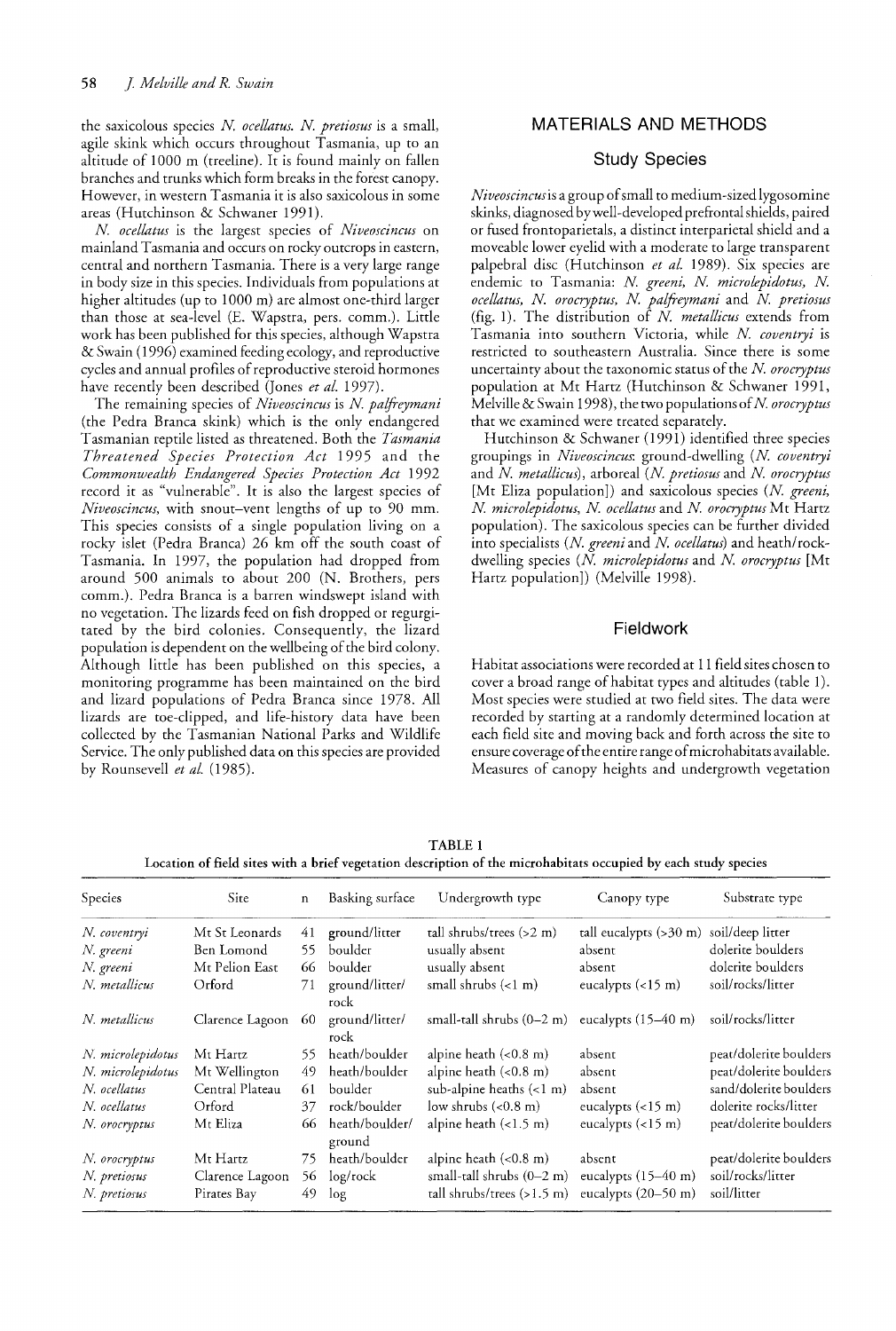

cover were based on visual estimates. Prior to fieldwork, measurements ofa range ofthese three factors were conducted to allow more accurate visual estimations to be made. The number of lizards observed for this study varied between field sites, and the total number of specimens for which vegetation association was recorded at each site ranged from 49 to 65. Whether or not a lizardwas captured, ten structural characteristics of the vegetation were recorded: (1) canopy type: eucalypt, rainforest or other; (2) visual estimate of percent canopy cover in a  $3 \text{ m}^2$  radius surrounding lizard; (3) visual estimate of canopy height in metres; (4) basking surface - rock, litter, ground, log, branch or tree trunk; (5) undergrowth vegetation type  $-$  trees (> 2 m), shrubs  $(1-2 m)$ , shrubs  $( $1 m$ ), ground cover, grass or none;$ (6) distance to the nearest vegetation in centimetres; (7) visual estimate of percentage undergrowth vegetation cover in a  $3 \text{ m}^2$  radius surrounding lizard; (8) average measure of undergrowth vegetation height in metres; (9) substrate type litter, rock, gravel, soil, and combinations of these; and  $(10)$  visual estimation of substrate wetness, measured on a scale of  $1-6$  ( $1 =$ dry substrate,  $6 =$  surface water visible).

The data collected from these observations were analysed using ANOVA to identify differences between species and species groups. In no cases were assumptions of normality violated, and analyses were carried out, therefore, without data transformation. Fishers LSD *post hoc* tests were used to identify the comparisons that accounted for any significant differences.

*FIG.* 1 — Location of field sites and approximate distributions *(shaded) on the Tasmanian mainland of the six endemic species of* Niveoscincus. *Numbers identify sites table 1); shading indicates distribution.*

 $A$  – N. greeni;  $\overline{B}$  – N. microlepidotus;  $C$  – N. ocellatus; *D*  $- N$ . orocryptus;  $E - N$ . pretiosus and *N*. *metallicus*;  $F - N$ . palfreymani. Niveoscincus *is restricted to a small islet offthe south (Field Site 10). The distribution of* N. coventryi is not provided: N. coventryi *does not occur in Tasmania, while N.* metallicus *extends into southeastern Australia.*

*Species (site name) collected at each site:* 1 *(Mt Pelion East)*;  $2 - N$ . greeni (Ben Lomond);  $3 - N$ . microlepidotus, N. orocryptus (Mt Hartz);  $4 - N$ . microlepidotus (Mt Wellington); 5 - N. ocellatus (Central *Plateau)*;  $6 - N$ . ocellatus, N. metallicus *(Orford)*;  $7 - N$ . orocryptus *(Mt Eliza)*; 8 - N. metallicus, N. pretiosus *(Clarence Lagoon)*;  $9 - N$ . pretiosus *(Pirates Bay)*;  $10 - N$ . palfreymani *(Pedra Branca).*

## **RESULTS**

The seven species we studied were associated with a range of different vegetation types (table 2). The ground-dwelling species (N. *coventryi* and N. metallicus) were recorded in grasslands, dry sclerophyll, wetsclerophyll and mixed forests. The saxicolous species were observed in more open areas: *N. greeni* exclusively in alpine boulder fields and *N. ocellatus* in dry sclerophyll woodlands and sub-alpine heaths. The heath/rock-dwelling species (N. *microlepidotus* and *N orocryptus* [Mt Hartz population]) were recorded in all habitat types which occur above the treeline. The arboreal species (N *pretiosusand N orocryptus*[Mt Eliza population]) were observed in a range of forest habitats from wet sclerophyll to alpine woodlands.

The distance to the nearest undergrowth vegetation varied both interspecifically (F<sub>8,755</sub> = 86.18, P < 0.001) and intra-<br>specifically (fig. 2). The two populations of *N. microlepidotus* varied significantly  $(F_{1,102} = 20.52, P < 0.001)$ , which may be a result of very different levels of vegetation cover at the two field sites. Mt Hartz has more extensive areas of alpine heathlands than Mt Wellington. N. greeni and N. ocellatus showed no intraspecific differences in distance to the nearest vegetation, yet there were significant differences between these species ( $P < 0.001$ ). Overall, the ground-dwelling species were found significantly closer to vegetation than saxicolous ( $P < 0.001$ ), heath/rock-dwelling ( $P = 0.034$ ) and arboreal species ( $P < 0.001$ ).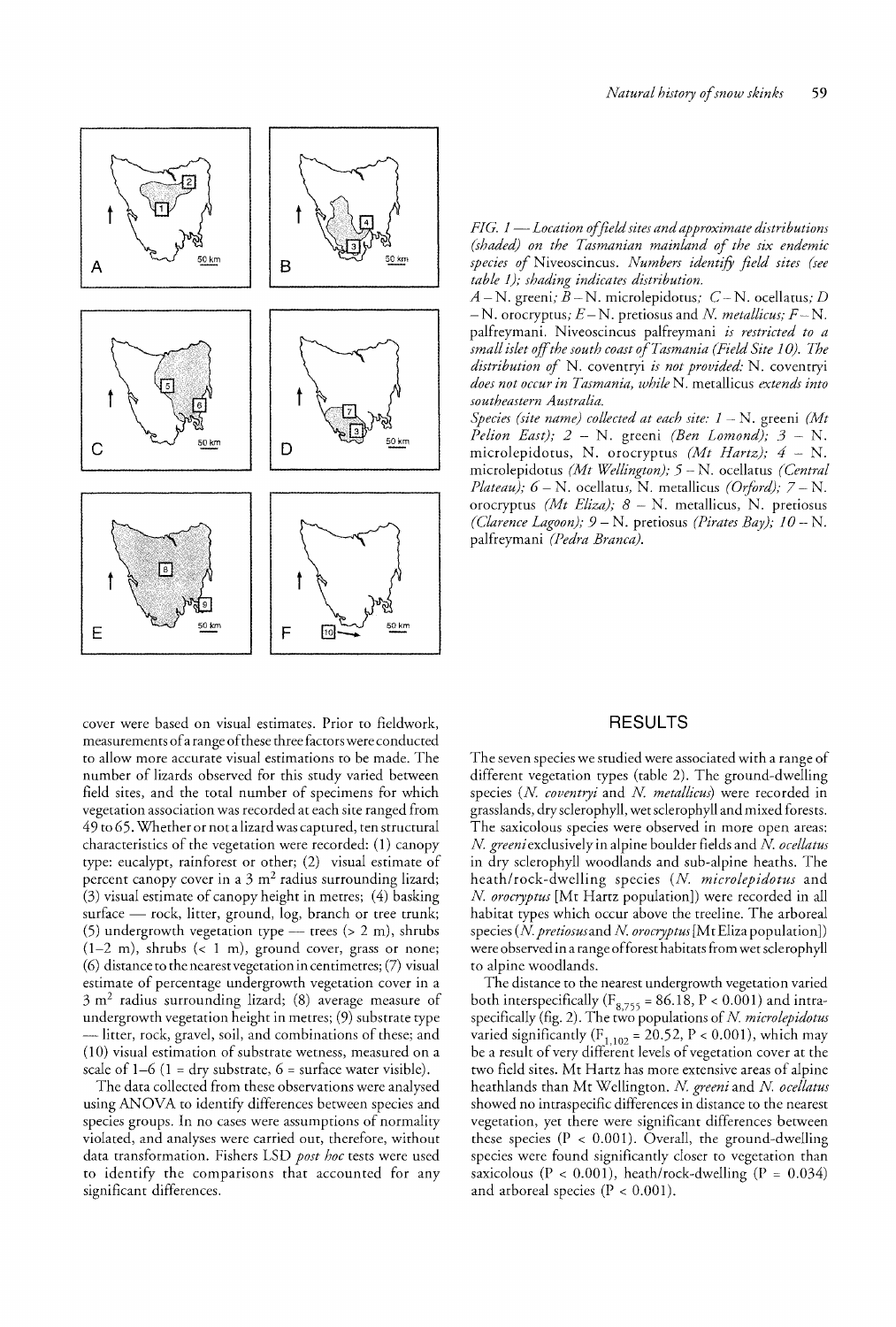TABLE 2 Range of vegetation types recorded for each species at each field site

| Species           | Field sites     | Habitat description*                       |  |
|-------------------|-----------------|--------------------------------------------|--|
| N. coventryi      | Mt St Leonards  | Wet sclerophyll forest                     |  |
| N. greeni         | Ben Lomond      | Alpine boulder field                       |  |
|                   | Mt Pelion East  | Alpine boulder field                       |  |
| N. metallicus     | Clarence Lagoon | Wet/dry sclerophyll forest                 |  |
|                   | Orford          | Dry sclerophyll woodland                   |  |
| N. microlepidotus | Mt Hartz        | Alpine boulder field &<br>alpine heathland |  |
|                   | Mt Wellington   | Alpine boulder field &<br>alpine heathland |  |
| N. ocellatus      | Central Plateau | Boulder fields in wet<br>heathlands        |  |
|                   | Orford          | Rocky slopes in<br>sclerophyll woodlands   |  |
| N. orocryptus     | Mt Eliza        | Sub-alpine sclerophyll<br>woodland         |  |
|                   | Mt Hartz        | Alpine boulder field &<br>alpine heathland |  |
| N. pretiosus      | Clarence Lagoon | Wet sclerophyll forest &<br>mixed forest   |  |
|                   | Pirates Bay     | Wet sclerophyll forest                     |  |

\* Sclerophyll forest - open canopy which is over 15 m in height and dominated by *Eucalyptus*spp. Dry sclerophyll has a low sparse understorey, usually under 1.2 m in height. Wet sclerophyll has a tall dense understorey, at times up to 5 m in height.

Boulder field - large dolorite boulders ranging in size from 0.2 m up to several metres in diameter. Little or no vegetation is present.

Sclerophyll woodland - sparse or patchy canopy under 15 m in height and dominated by *Eucalyptus* spp. Understorey usually sparse and below 1.2 m in height.

Heathland - canopy absent, vegetation dense and low.

Mixed forest — tall dense canopy dominated by *Eucalyptus* spp. with a subcanopy and tall understorey dominated by temperate rainforest species, such as *Nothofagus cunninghamii.*

The heath/rock-dwelling and saxicolous species were observed in areas with significantly lower undergrowth height than the arboreal and ground-dwelling species  $(F_{3,760} = 104.36, P < 0.001)$  (fig. 2). This result may have been influenced by the fact that the majority of the heath/ rock-dwelling and saxicolous species occupy alpine habitats, and these tend to have lower vegetation structure. However, the height of the vegetation surrounding *N ocellatus* did not differ significantly from other saxicolous ( $P = 0.089$ ) and heath/rock-dwelling species ( $P = 0.055$ ), even though this is a species with many lowland populations. *N ocellatus* and *N metallicus* did differ significantly in the height of the surrounding undergrowth vegetation at the Orford field site  $(P < 0.001)$ . The vegetation height associated with ground-dwelling lizards was highly variable and reflected the wide range of vegetation types occupied by these species; this encompassed the spectrum from grasslands to tall wet sclerophyll forest (table 2).



*FIG.* 2 - *Habitat vegetation characteristics associated with each species. Values are means* ± 1 *standard error. Numbers in parentheses are site locations identified in figure 1.*

The percentage of undergrowth vegetation cover was variable between sites and species (fig. 2). There was no significant difference between vegetation cover recorded for the ground-dwelling, arboreal and heath/rock dwelling species. However, the saxicolous species were recorded in areas with significantly less vegetation cover than the other species ( $P < 0.001$ ). There were also significant differences between species at the same field sites. *N ocellatus* was recorded from locations with significantly less vegetation cover than *N metallicus* at the Orford site (P < 0.001). *N metallicus* also differed significantly from *N pretiosus* at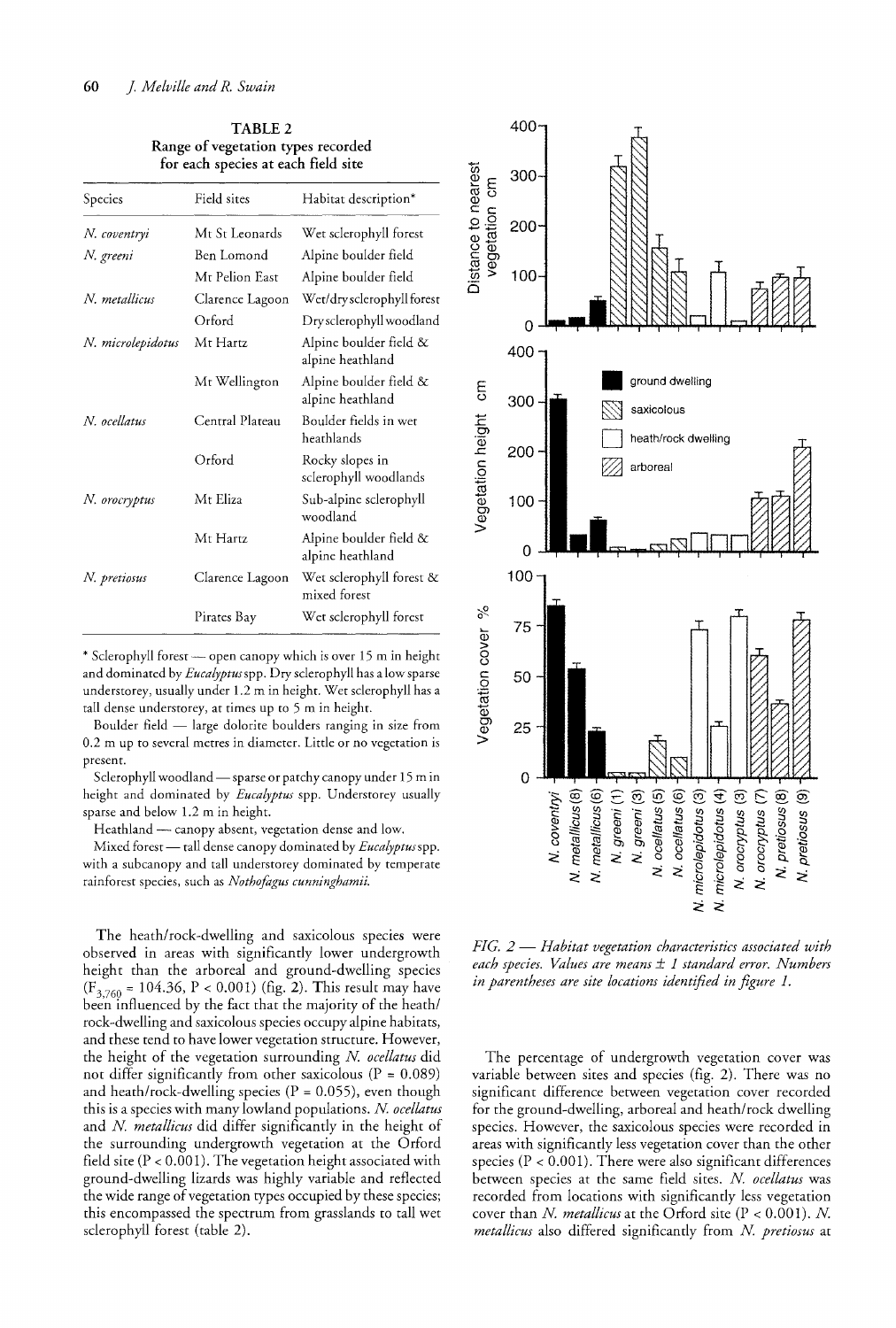Clarence Lagoon  $(P < 0.001)$ ; it used the ground and rocks, while *N pretiosus* used the large number of fallen tree trunks and branches available.

Perch height (height above ground when sighted) was significantly higher in both saxicolous and arboreal species than in the other species groups (P < 0.001 in all *post hoc* comparisons) (fig.  $3$ ), while the heath/rock-dwelling species differed significantly from the ground-dwelling species  $(P = 0.021)$ . The perch height of *N. ocellatus* and *N. metallicusvaried* significantly at the Orford site (P < 0.001) and *N metallicus* and *N pretiosus* differed significantly in perch height at Clarence Lagoon  $(P < 0.001)$ . There was no signifcant difference in the perch height of saxicolous and arboreal species.

There were highly significant differences in canopy height (F<sub>3,760</sub> = 305.41, P < 0.001) and cover (F<sub>3,760</sub> = 287.21, P < 0.001) recorded for the groups of species (fig. 3). This was mainly due to the lack of canopy in any of the field sites where the saxicolous and heath/rock dwelling species occur, except for *N ocellatus* at Orford. The alpine species were not observed when a canopy was present, with the exception of *N. orocryptus* at Mt Eliza. *N. ocellatus* occupied areas at the Orford site which had significantly less canopy cover  $(P < 0.001)$  and a lower canopy height  $(P < 0.001)$ than those used by *N metallicus. N coventryiwas* observed to occupy locations with significantly more canopy cover and a taller canopy than all other species ( $P < 0.001$  for all comparisons).

### **DISCUSSION**

### Habitat Associations

#### Niveoscincus coventryi

This species has previously been studied in the central highlands of Victoria and described as a cryptic species associatedwith deep layers oflitter and vegetation (Rawlinson 1975, Greer 1982, Brown & Nelson 1993). Webb (1985), in a study of microhabitat use in some southeastern Australian skinks, found that *N coventryi* spent 92% of their time in the litter. This is very similar to the findings of this study, where the lizards occupied the deep litter layers on the ground. *N coventryi* occupied the most closed microhabitat ofall *Niveoscincus*species. It is very cryptic, basking in small patches of dappled sunlight.

#### Niveoscincus greeni

This is the first study to quantify the microhabitat of *N greeni,* which has previously been described as a saxicolous species (Rawlinson 1975, Greer 1982, Hutchinson & Schwaner 1991), occupying a similar type of microhabitat to *N microlepidotus.* Our data support the conclusion that *N greeni* is saxicolous, as it was found only in open boulder fields, even when other microhabitats were only metres away. It is much more specialised in its microhabitat occupation than *N microlepidotus.* Over the three years of our study, *N. greeni* was never seen outside the open boulder fields. At the Mt Pelion East field site, *N greeni* and *N microlepidotus* occur in syntopy but occupy very different microhabitats. *N. greeni* occupies small patches of boulders, while *N microlepidotusis*found only in heath and peat areas. Hutchinson & Hudson (1998) suggest that these two species may occur sympatrically through most of the Central Plateau peaks, with a consistent separation in habitat usage.



*FIG.* 3 - *Perch height and canopy characteristics associated with each species. Values are means* ± 1 *standard error. Numbers in parentheses are site locations identifiedin figure 1.*

#### Niveoscincus metallicus

All previous reports have described *N metallicusas* a grounddwelling and relatively cryptic species, found in awide range of habitats (Rawlinson 1974, Hutchinson & Schwaner 1991, Melville & Swain 1997a, b). Our analysis supports this description; this species occupies shaded microhabitats with medium to dense vegetation cover, soil and thick litter.

*N. metallicus* appears to be restricted to a more closed microhabitat at the higher altitude Clarence Lagoon site (900 m a.s.l.) than at Orford (50 m a.s.l.). There was a dense canopy with more undergrowth, and the lizards at this site tended to bask on rocks to a greater extent than the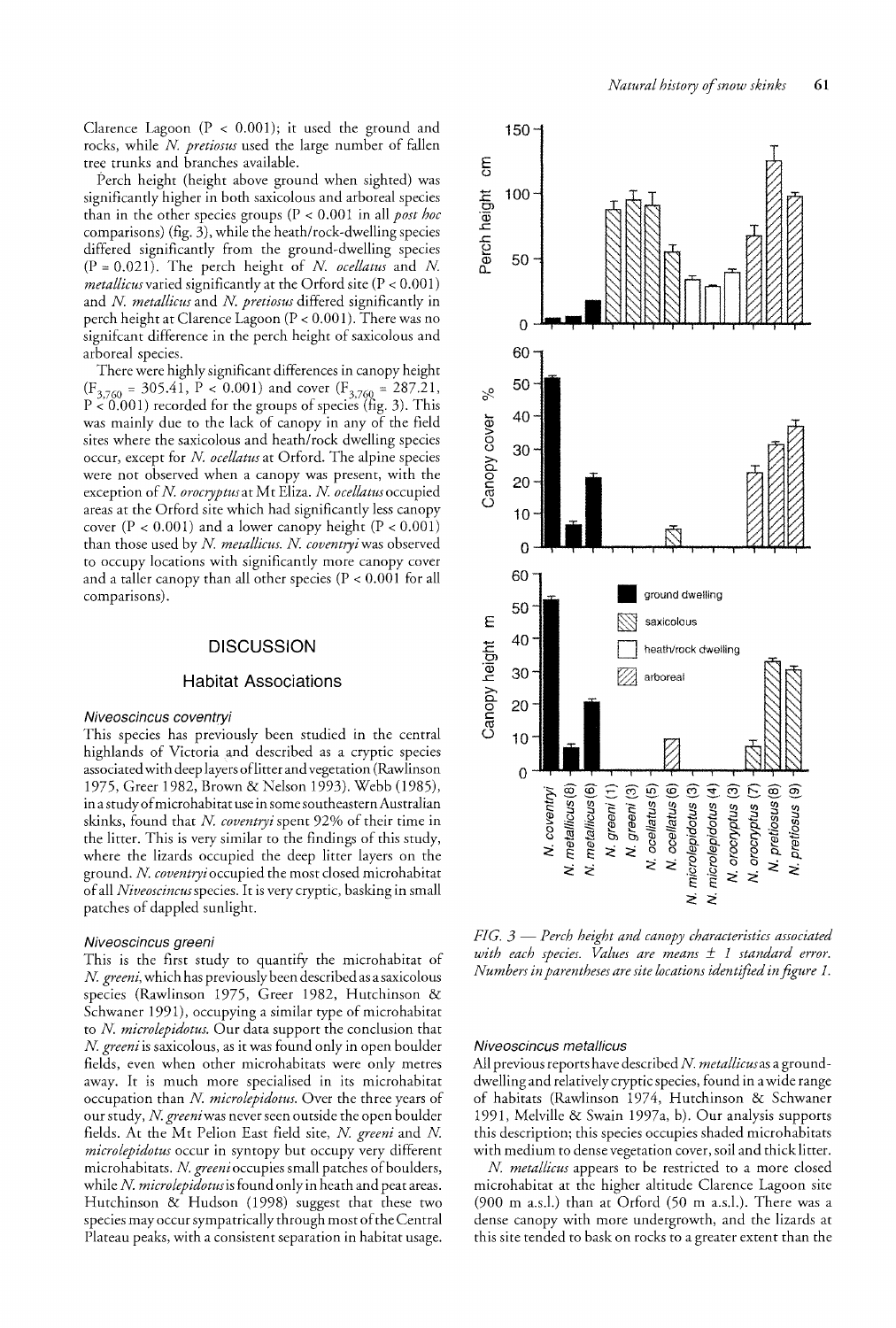lizards at Orford, despite the fact that there were greater numbers of logs available for basking at Clarence Lagoon. At the Orford field site, *N metallicus* occupies an open microhabitat but is more closely associated with litter layers and ground-cover vegetation. These observations are consistent with the conclusions of Melville & Swain (1997a), who found that N. metallicus occupied a fairly closed microhabitat at a high-altitude site on Mt Wellington (1000 m a.s.l.) in southern Tasmania.

### Niveoscincus microlepidotus

The results obtained from our analysis of microhabitat occupation by N. *microlepidotus* support the existing descriptions ofhabitat preferencesfor thisspecies. Hutchinson *et al.* (1989) described *N. microlepidotus* as an alpine species that occurs in large numbers in dolerite boulder fields above 1000 m in southern Tasmania. Our study confirms that N. *microlepidotus*has a preference for the open boulder fields, on which it basks, in agreement with our earlier study of this species onMtWellington (Melville & Swain 1997a). However, we find that *N microlepidotus* also uses other microhabitats: alpine heaths and sub-alpine woodlands.

We have identified a large difference in microhabitat occupation at Mt Wellington and MtHartz.At Mt Hartz, N. microlepidotus occupied the heathland, basking on branches, the top of heath plants, the ground or cushion plants, as well as the few available rocks. These observations suggest that N. microlepidotus is an effective alpine generalist. Open boulder fields may represent the preferred microhabitat, since the lizards are most abundant in this habitat (Melville & Swain 1997a); nevertheless, unlike *N greeni,* they are also able to exploit suboptimal microhabitats such as the heathlands. Where *N microlepidotus* and *N greeni* co-occur, the latter species is the sole occupant of the boulder habitat, suggesting that competitive exclusion may exist, although separation may also result from differences in environmental tolerances or thermoregulatory requirements.

### Niveoscincus ocellatus

Our study confirms that N. ocellatus is a saxicolous species, occurring in open, rocky outcrops. It is the only species of *Niveoscincusthat* both is wholly saxicolous and occurs at low altitudes. Therewas no significant difference in microhabitat occupation between the two field sites, despite very large differences in macrohabitat.

The Orford field site is lowland woodland with shrubby undergrowth, extensive areas of litter, bare ground and outcrops of rock. Thus, there are many different microhabitats that *N ocellatus* could occupy. Despite this, the lizards use only a restricted microhabitat similar to that recorded from the open wet heathlands of the Central Plateau.

### Niveoscincus orocryptus

Mt Eliza is the type locality for *N orocryptus,* which was only recognised in 1988 by Hutchinson et al. (1988), who described it as a semi-arboreal species, which spends much ofits time moving through the shrubs and rocky outcrops in sub-alpine areas. They also observed it climbing small, stunted eucalypt trees. This description agrees closely with our observations of this species at this site. Lizards were observed to bask on both shrubs and rocks and were often seen basking at heights above 1 m. We never found N *orocryptusabove* the treeline and it appears to be restricted to

the sub-alpine woodland, which occurs in a small band at about 1000 m at Mt Eliza.

However, *N orocryptus* at the Mt Hartz field site occupy a significantly different microhabitat. Moreover, at Mt Hartz this microhabitat was indistinguishable from that used by N. microlepidotus at that site. The extensive overlap in microhabitat use by these two species is further confused by their similarity in appearance; identification had to be confirmed by capture. Hutchinson & Schwaner (1991) reported that, in the far southwest of Tasmania, *N microlepidotus* and N *orocryptus* are morphologically indistinguishable, and there are not even strong genetic differences between them. Consequently, possible hybridisation between N. orocryptus and N. microlepidotus at Mt Hartz may play an important role in the significant difference in microhabitat occupation between the two populations of N. orocryptus.

### Niveoscincus pretiosus

This is a species which occupies forested areas, especially thickly vegetated habitats. N. pretiosus was observed to move around on large fallen trees which create breaks in the canopy, providing large patches of sunlight for basking.

The two field sites used in this study are very different, yet the lizards occupy very similar microhabitats. The Pirates Bay field site is a highly disturbed wet sclerophyll forest. The land has been cleared and the current vegetation is regrowth. Lizards were recorded in greatest numbers moving around on large trees that had been bulldozed into piles in the forest. There were very few rocks available, and the lizards used logs exclusively as basking sites. The Clarence Lagoon field site, on the other hand, has large outcrops of rocks but N. *pretiosus* were rarely recorded using them as basking sites. The lizards at Clarence Lagoon consistently occupy the extensive areas of fallen trees.

*N pretiosus* has been described previously as a scansorial species adapted to living on fallen logs, trees or rock outcrops (Hutchinson *et al.* 1989). We found that it occurs in a range of habitats where there are trees or where rocks outcrop, using the elevated surfaces of fallen logs, the trunks and lower branches of trees and, less frequently, rocks for basking sites. On some of the small offshore islands inhabited by N. pretiosus, trees are almost or totally absent, and in these areas it is saxicolous (Hutchinson *et al.* 1989). The current study indicates that, in central and southeastern mainland Tasmania, *N pretiosus* is a forestdwelling, arboreal species.

# **CONCLUSIONS**

In terms of general biology *Niveoscincus* forms a fairly homogenous genus of closely related species. All species have diurnal activity patterns, and are active foragers (having a predominantly arthropod-based diet), shuttling heliotherms. All of the species thermoregulate behaviourally by restricting activity times, altering bodypostures and shuttling between sun and shade. They have different, although partially overlapping geographic distributions and habitat preferences. Despite these similarities, *Niveoscincus* has radiated significantly in ecology and behaviour. Most of the species are either primarily terrestrial, saxicolous or arboreal. A few species, such as *N microlepidotus,* show a combination of saxicolous, ground-dwelling and arboreal behaviours.

The ecological range of each species is summarised in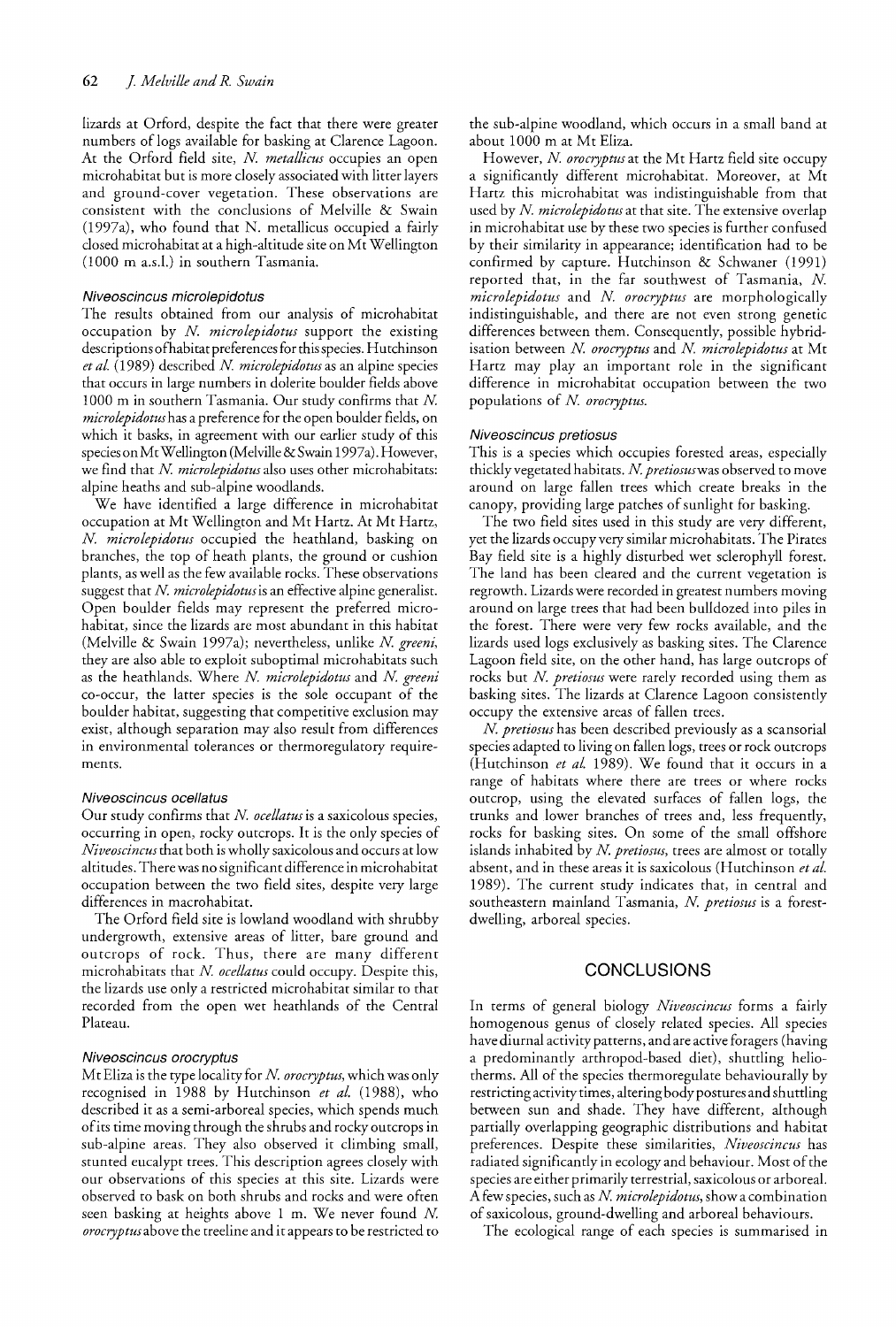figure 4. The saxicolous and heath/rock-dwelling species are restricted to more open habitats above the treeline, with the exception of *N. ocellatus*, which occurs in open rocky situations in lowland areas of Tasmania. The grounddwelling species, on the other hand, are widespread and found in many different habitats. However, they do not occur in open rocky areas or above the treeline. The arboreal species are found in a wide range of forest habitats from sea-level to the treeline. Recently completed molecular work (Melville, pers. obs.) indicates that there are a number ofadaptive clades within *Niveoscincus.* The ground-dwelling species are ancestral, with subsequent evolution of the arboreal species; the most recently derived species are the heath/rock-dwelling and saxicolous species respectively. Thus, *Niveoscincus* appears to represent an adaptive radiation of ecological and behavioural characteristics.

## ACKNOWLEDGEMENTS

We thank the Hobart City Council for allowing work in the Mount Wellington Reserve and the Department of Environment and Land Management for permission to study in various Tasmanian National Parks. We are also grateful to the Victorian Department of Conservation and Natural Resources for permission to collect and observe N *coventryi.* We appreciate comments made by R. Glor on early drafts of this paper.

# **REFERENCES**

- BENNETT, A.F. & JOHN-ALDER, H., 1986: Thermal relations of some Australian skinks (Sauria: Scincidae). *Copeia 1986:* 57-64.
- BROWN, G.W. & NELSON, ].L., 1993: Influence of successional stage of*Eucalyptus regnans* (mountain ash) on habitat use by reptiles in the Central Highlands, Victoria. *Aust.* J *Ecol.* 18: 405-417.
- COGGER, H. & HEATWOLE, H., 1984: The Australian Reptiles: origins, biogeography, distribution patterns and island evolution. *In* Archer, M. & Clayton, G. (Eds): *VERTE-BRATE ZOOGEOGRAPHY AND EVOLUTION IN AUSTRALASIA.* Hesperian Press, Carlisle, Western Australia: 343-360.
- GREER, A.E., 1982: A new species of *Leiolopisma* (Lacertilia: Scincidae) from Western Australia, with notes on the biology and relationships of other Australian species. *Rec. Aust. Mus.* 34: 549-573.
- HUTCHINSON, M.N. & HUDSON, S., 1998:. Reptiles. *In* Driessen, M.M., Comfort, M.D., Jackson, ]., ]Balmer, J., Richardson, A.M.M. & McQuillan, P.B. (Eds): *WILDERNESS ECOSYSTEM BASELINE STUDIES (WEBS): PELIONPLAINS-MT OSSA. Tasm. Parks and Wildl. Serv. Wildl. Rep.* 98/2: 183-186.
- HUTCHINSON, M.N. & SCHWANER, T.D., 1991: Genetic relationships among the Tasmanian scincid lizards of the genus *Niveoscincus. J Herpetol.* 25: 49-58.
- HUTCHINSON, M.N., SCHWANER, T.D. & MEDLOCK, K., 1988: A new species of scincid lizard (Lygosominae: Leiolopisma) from the highlands ofTasmania. *Proc. R. Soc. Viet.* 100: 67-73.



*FIG.* 4 *Summary ofhabitat associations for all Tasmanian species studied.*